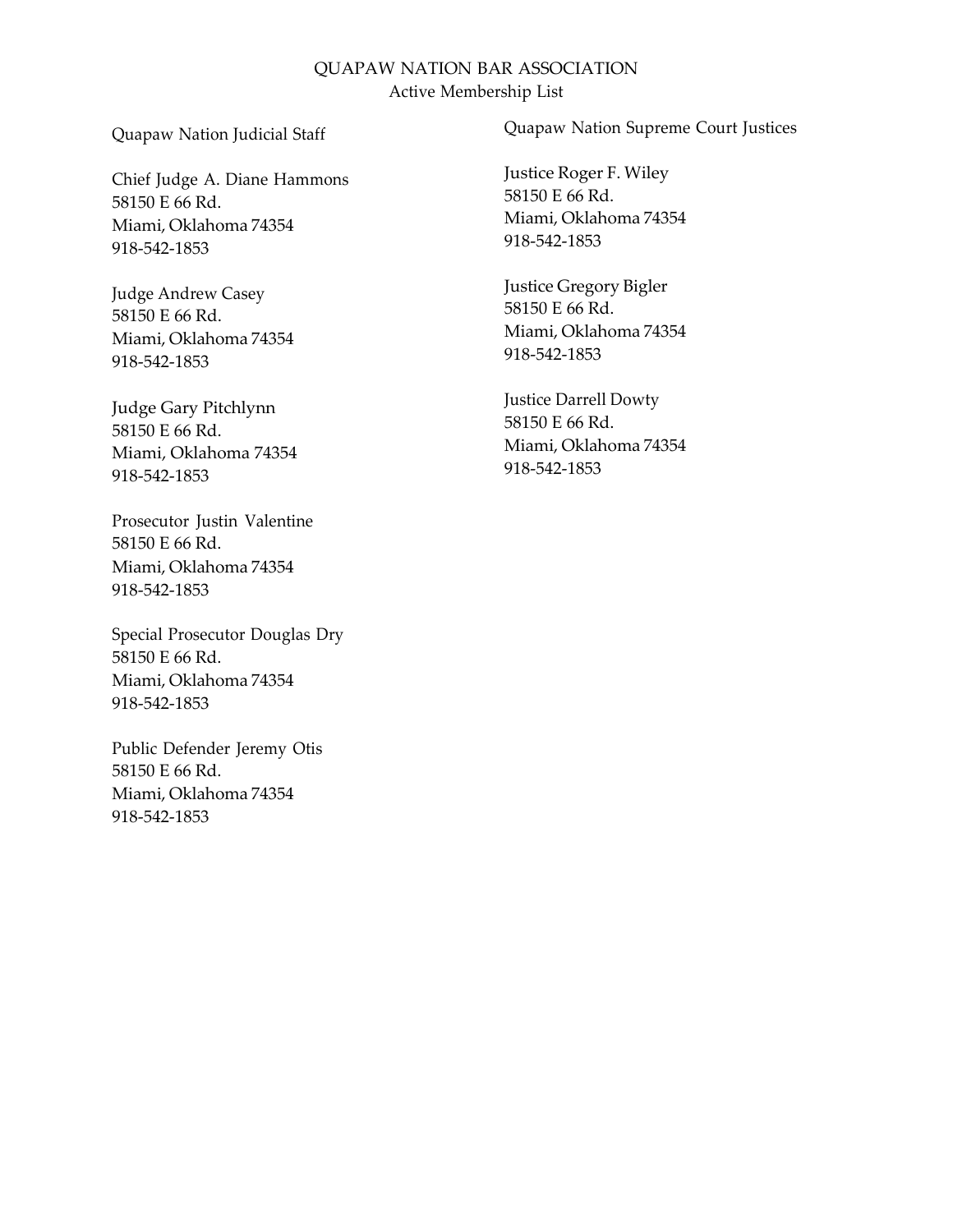QNBA 104 Stephanie Hudson 4200 Perimeter Center Drive Suite 222 Oklahoma City, Oklahoma 73112 405-517-5908

QNBA 106 Douglas Pewitt 105 1 st Ave NE Miami, Oklahoma 74354 918-542-8400

QNBA 108 Ken Gallon 23 B St. SE Miami, Oklahoma 74354 918-540-1818

QNBA 110 Geoffrey Strommer 215 SW Washington St. Suite 200 Portland, Oregon 97204 503-242-1745

QNBA 111 Trisha Archer 7122 S. Sheridan Suite 2-633 Tulsa, Oklahoma 74133 918-619-9191

QNBA 112 Derek Snyder PO Box 939 Joplin, Missouri 64801 417-624-3818

QNBA 114 Jason McCart 101 Park Ave. Suite 1010 Oklahoma City, Oklahoma 73102 405-232-8131

QNBA 115 Andrew Doney 2 N. Main St. Suite 404 Miami, Oklahoma 74354 918-540-2199

QNBA 117 Cynthia Burlison 2 N. Main St. Suite 507 Miami, Oklahoma 74354 918-822-5050

QNBA 121 Hugh Robert 1 SW 6th St. Suite 2112 Tulsa, Oklahoma 74119 918-359-2709

QNBA 122 Keith Bartsch 525 S. Main St. Suite 1500 Tulsa, Oklahoma 74103 918-582-8877

QNBA 123 Matt Whalen 2 N. Main St. Suite 404 Miami, Oklahoma 74354 918-540-2199

QNBA 128 Byran Musgrave 2005 W. Chesterfield Blvd. Suite 108 Springfield, Missouri 65807 417-322-2222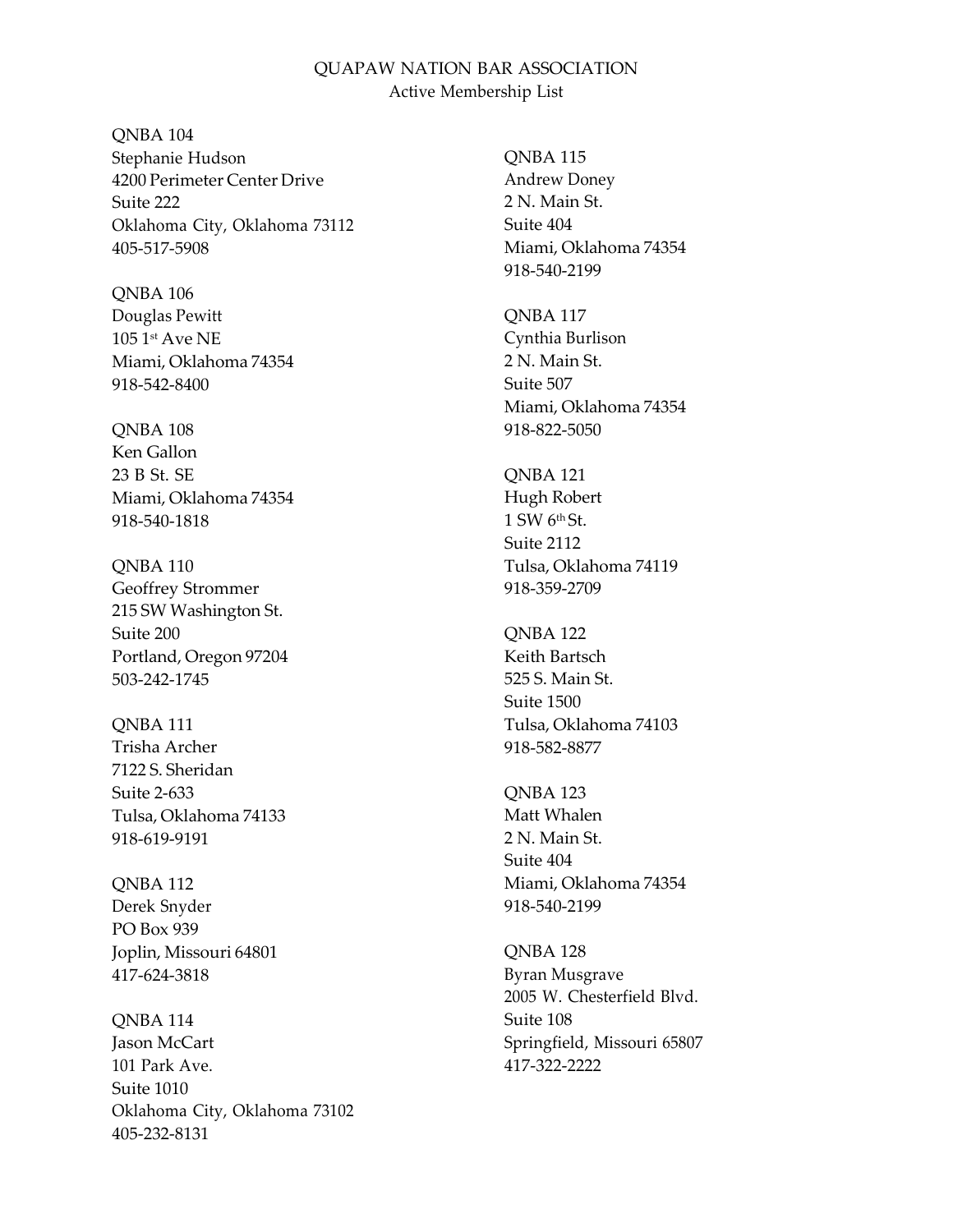#### QNBA 133

James Jones 501 N. Walker St. Suite 140 Oklahoma City, Oklahoma 73102 405-702-5356

QNBA 134 Eric Rosenblad PO Box 1509 Pittsburg, Kansas 66762 620-232-1330

QNBA 137 John Hammons 330 N. 4 th St. Muskogee, Oklahoma 74401 918-683-0309

QNBA 142 Bradley Wicker 115 E. Grand Ave. Ponca City, Oklahoma 74601 580-765-9660

QNBA 143 Daniel Gomez 15 E. Fifth St. 4100 First Place Tower Tulsa, Oklahoma 74103 918-586-8984

QNBA 144 Jacob Daniel PO Box 309 Claremore, Oklahoma 74018 918-343-4100

QNBA 145 Austin Birnie 15 E. Fifth St. 4100 First Place Tower Tulsa, Oklahoma 74103 918-586-5677

QNBA 146 Ben Loring 201 16th Place SW Miami, Oklahoma 74354

QNBA 148 Leah Clark PO Box 808 Edmond, Oklahoma 73083 405-330-4559

QNBA 151 Jeremy Bennett 23 B St. SE Miami, Oklahoma 74354 918-540-1818

QNBA 152 Pamela Ireland 103 E. Central Ave. Suite 90A 918-961-0345

QNBA 153 Anthony Allen 106 S. Okmulgee Ave. Okmulgee, Oklahoma 74447 1-800-397-3643

QNBA 154 Wayne Kennon 211 E. Central Ave. Miami, Oklahoma 74354 918-542-9191

QNBA 159 Joseph Halloran 180 E Fifth St. Suite 940 Saint Paul, Minnesota 55101 651-664-4710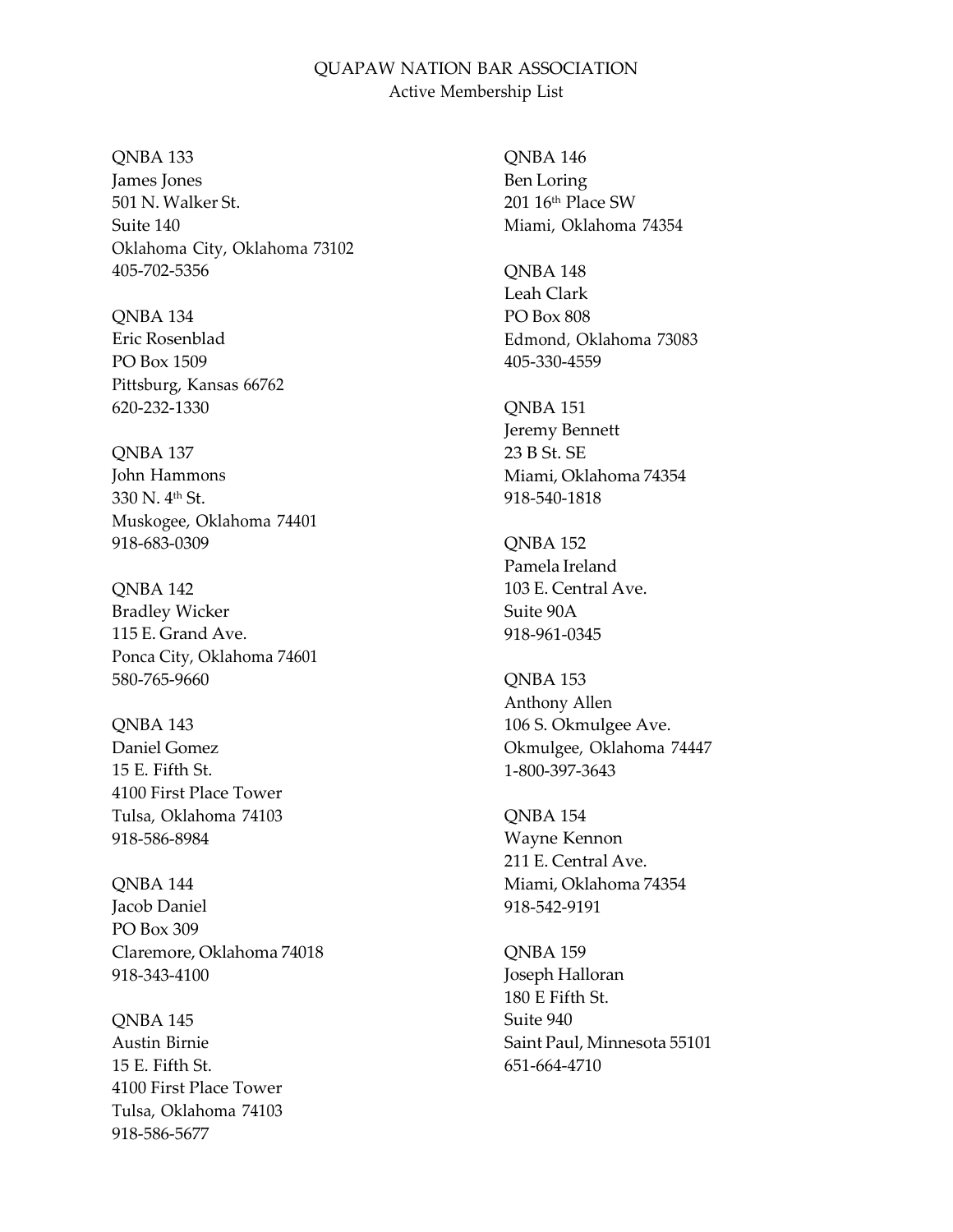QNBA 161 Elizabeth Homer 1730 Rhode Island Ave NW Suite 501 Washington D.C. 20036

QNBA 162 Terri Craig PO Box 991 Wagoner, Oklahoma 74467 918-485-1529

QNBA 163 Robert Lawrence 2431 E. 61st St. Suite 200 Tulsa, Oklahoma 74136 918-584-0506

QNBA 164 David Proctor 701 N. Broadway Ave Suite 400 Oklahoma City, Oklahoma 73102 405-524-2400

QNBA 165 Scott Edwards 714 McKinley Miami, Oklahoma 74354 918-540-0730

QNBA 166 Corin LaPointe-Aitchison 8606 35th Ave NE Suite L1 Seattle, Washington 98115 206-507-0537

QNBA 167 Gabriel Galanda 8606 35th Ave NE Suite L1 Seattle, Washington 98115 206-557-7509

QNBA 168 Patricia Sawyer 512 N. Broadway Ave Suite 300 Oklahoma City, Oklahoma 73102 405-516-7800

QNBA 169 Lori Battern 119 E. Main St. Smithville, Missouri 64089 816-532-3895

QNBA 170 Michael Burrage 512 N. Broadway Ave. Suite 300 Oklahoma City, Oklahoma 73102 405-516-7800

QNBA 171 Austin Vance 512 N. Broadway Ave. Suite 300 Oklahoma City, Oklahoma 73102 405-516-7800

QNBA 173 J. Renley Dennis 512 N. Broadway Ave. Suite 300 Oklahoma City, Oklahoma 405-516-7800

QNBA 174 Andrew Meloy 103 E. Central Ave. Suite 250 Miami, Oklahoma 74354 918-542-7135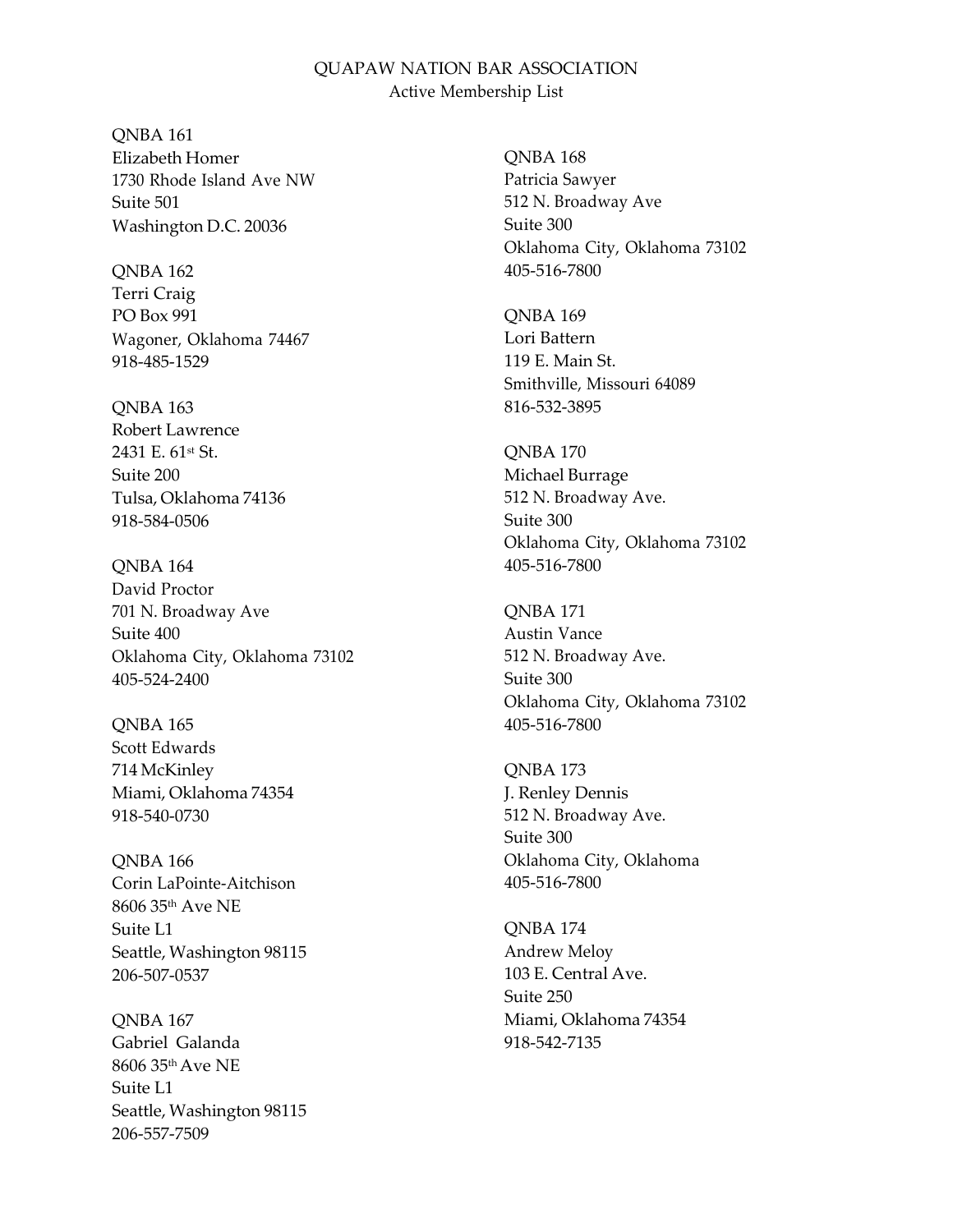QNBA 175 Ryan Ray 401 S. Boston Ave Suite 3200 Tulsa, Oklahoma 74103 98-583-7571

QNBA 176 John Ekman 222 S. Ninth St. Suite 2000 Minneapolis, Minnesota 55402 612-607-7000

QNBA 177 Brian Kuester 525 S. Main St. Suite 700 Tulsa, Oklahoma 74103 918-585-9211

QNBA 178 Michon Hughes  $15 W$ .  $6<sup>th</sup> St$ . Suite 2800 Tulsa, Oklahoma 74103 918-591-1144

QNBA 179 Stephen Peters 401 S. Boston Ave. Suite 2000 Mid-Continent Tower Tulsa, Oklahoma 74103 918-938-7944

QNBA 180 Courtney Cagle 401 S. Boston Ave. Suite 2000 Mid-Continent Tower Tulsa, Oklahoma 74103 918-938-7944

QNBA 181 Antwan Phillips 200 W. Capital Ave. Suite 2300 Little Rock, Arkansas 72201

QNBA 182 Briana Brakefield 21 N. Vann Pryor, Oklahoma 74361 918-825-4558

QNBA 183 Taylor McBride 21 N. Vann Pryor, Oklahoma 74361 918-825-4558

QNBA 184 Jo Lynn Jeter 401 S. Boston Ave. Suite 3200 Mid-Continent Tower Tulsa, Oklahoma 74103 918-583-7571

QNBA 185 Dana Grey Jim PO Box 1011 Vinita, Oklahoma 74301 918-457-6626

QNBA 186 Aaron Goodman 10777 S. Memorial Drive Suite C Tulsa, Oklahoma 74133 918-369-9980

QNBA 187 Robert Alderson 15 E. 15th St. Suite 3700 Tulsa, Oklahoma 74103 918-587-6800